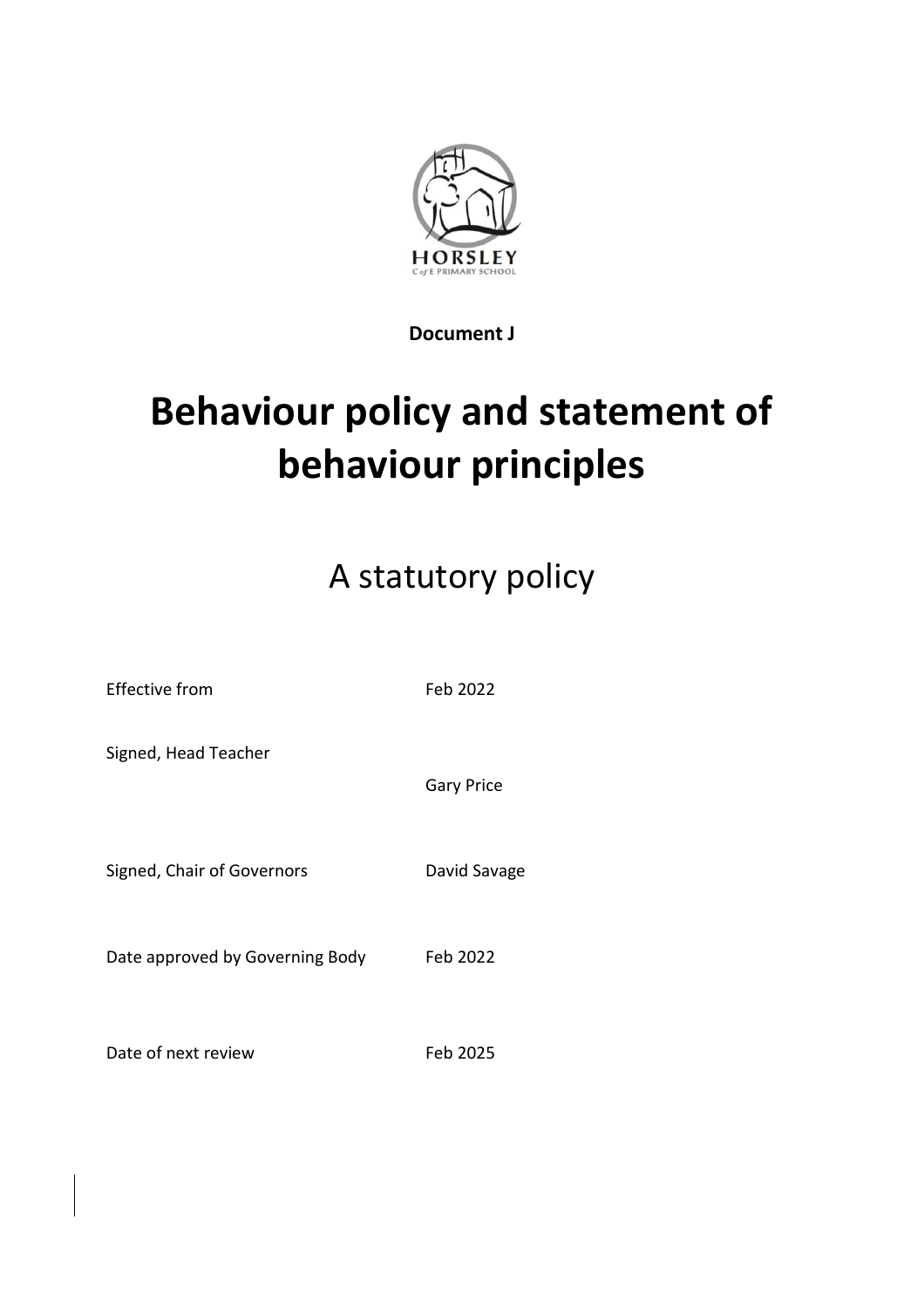## **Contents**

#### **1. Aims**

This policy aims to:

- Provide a **consistent approach** to behaviour management
- **Define** what we consider to be unacceptable behaviour, including bullying
- Outline **how pupils are expected to behave**
- Summarise the **roles and responsibilities** of different people in the school community with regards to behaviour management
- Outline our system of **rewards and sanctions**

#### **2. Legislation and statutory requirements**

This policy is based on advice from the Department for Education (DfE) on:

- [Behaviour and discipline in schools](https://www.gov.uk/government/publications/behaviour-and-discipline-in-schools)
- [Searching, screening and confiscation at school](https://www.gov.uk/government/publications/searching-screening-and-confiscation)
- [The Equality Act 2010](https://www.gov.uk/government/publications/equality-act-2010-advice-for-schools)
- [Use of reasonable force in schools](https://www.gov.uk/government/publications/use-of-reasonable-force-in-schools)
- [Supporting pupils with medical conditions at school](https://www.gov.uk/government/publications/supporting-pupils-at-school-with-medical-conditions--3)

It is also based on the [special educational needs and disability \(SEND\) code of practice.](https://www.gov.uk/government/publications/send-code-of-practice-0-to-25)

In addition, this policy is based on: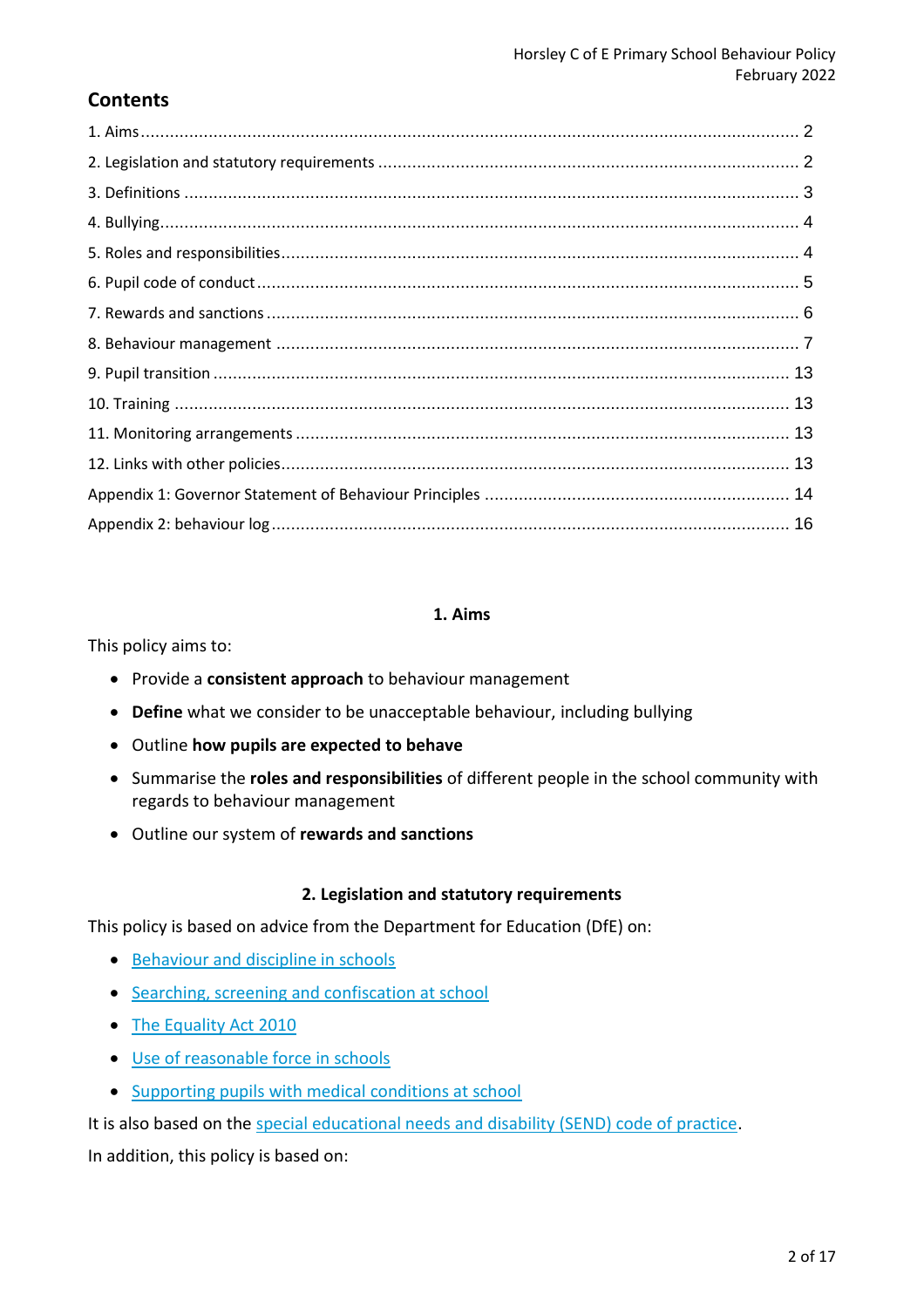- Section 175 of the [Education Act 2002](http://www.legislation.gov.uk/ukpga/2002/32/section/175), which outlines a school's duty to safeguard and promote the welfare of its pupils
- Sections 88-94 of the **Education and Inspections Act 2006**, which require schools to regulate pupils' behaviour and publish a behaviour policy and written statement of behaviour principles, and give schools the authority to confiscate pupils' property
- [DfE guidance](https://www.gov.uk/guidance/what-maintained-schools-must-publish-online#behaviour-policy) explaining that maintained schools should publish their behaviour policy online

#### **3. Definitions**

#### **Misbehaviour** is defined as:

- Disruption in lessons, at break and lunchtimes, collective worship and school assemblies
- Poor attitude to learning
- Not showing respect towards authority and property
- **Non-completion of classwork (and homework in upper Key Stage 2, years 5 & 6)**
- **Not following class or 'Golden' rules**

#### **Serious misbehaviour** is defined as:

- Repeated breaches of the school rules
- Any form of bullying
- Leaving, or attempting to leave, the school premises without authorisation
- Sexual assault, which is any unwanted sexual behaviour that causes humiliation, pain, fear or intimidation
- Vandalism
- Theft
- Fighting
- Smoking
- Racist, sexist, homophobic or discriminatory behaviour
- Possession of any prohibited items. These are:
	- o Knives or weapons
	- o Alcohol
	- o Illegal drugs
	- o Stolen items
	- o Tobacco and cigarette papers
	- o Fireworks
	- o Pornographic images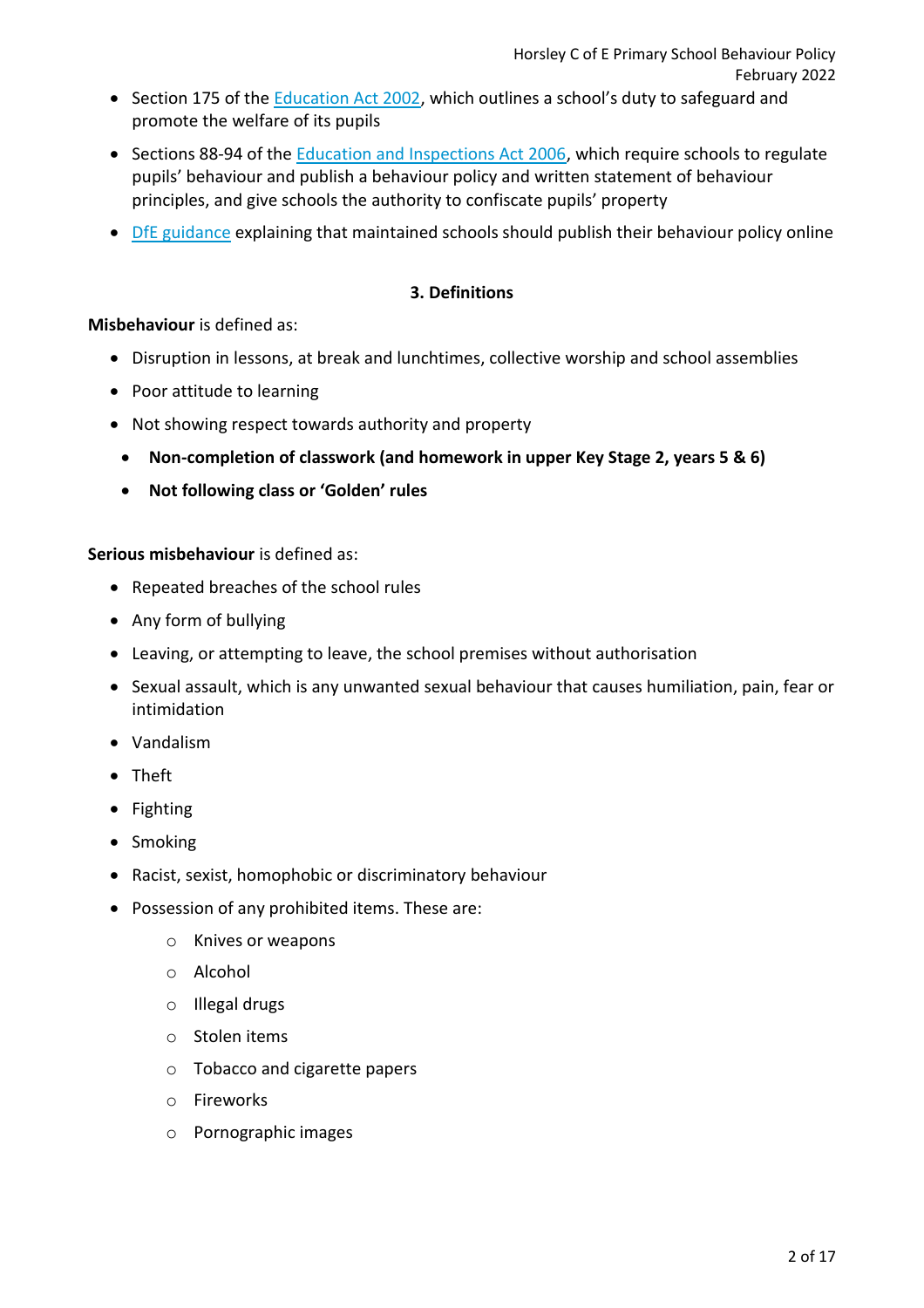o Any article a staff member reasonably suspects has been, or is likely to be, used to commit an offence, or to cause personal injury to, or damage to the property of, any person (including the pupil)

## **4. Bullying**

**Bullying** is defined as the repetitive, intentional harming of one person or group by another person or group, where the relationship involves an imbalance of power.

Bullying is, therefore:

- Deliberately hurtful
- Repeated, often over a period of time
- Difficult to defend against

Bullying can include:

| <b>Type of bullying</b>   | <b>Definition</b>                                                                                                                                                                   |
|---------------------------|-------------------------------------------------------------------------------------------------------------------------------------------------------------------------------------|
| Emotional                 | Being unfriendly, excluding, tormenting                                                                                                                                             |
| Physical                  | Hitting, kicking, pushing, taking another's belongings, any use<br>of violence                                                                                                      |
| Racial                    | Racial taunts, graffiti, gestures                                                                                                                                                   |
| Sexual                    | Explicit sexual remarks, display of sexual material, sexual<br>gestures, unwanted physical attention, comments about<br>sexual reputation or performance, or inappropriate touching |
| Direct or indirect verbal | Name-calling, sarcasm, spreading rumours, teasing                                                                                                                                   |
| Cyber-bullying            | Bullying that takes place online, such as through social<br>networking sites, messaging apps or gaming sites                                                                        |

See Horsley Primary School Anti-bullying policy for further information.

## **5. Roles and responsibilities**

#### **5.1 The governing body**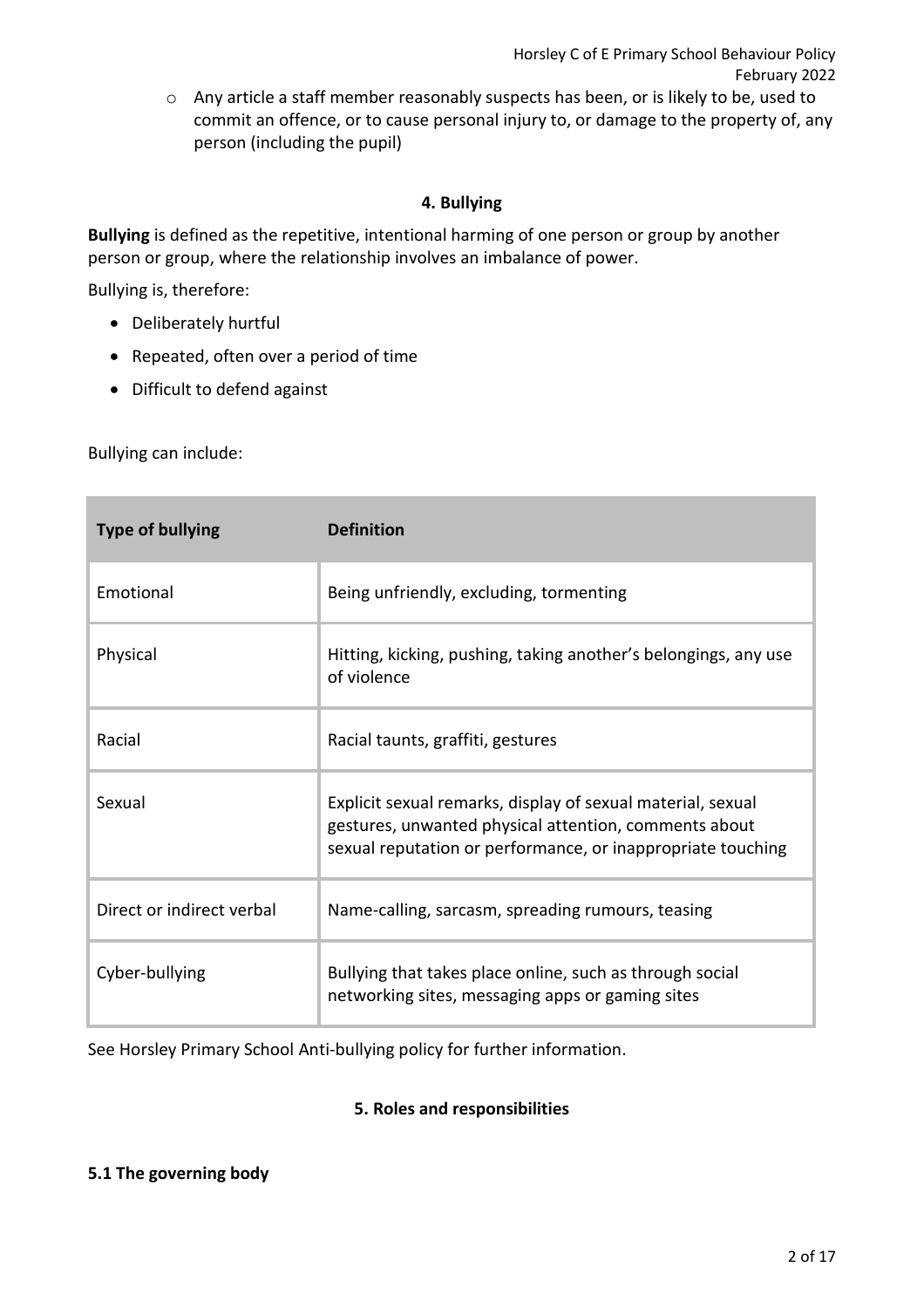The governing body is responsible for reviewing and approving the written statement of behaviour principles (appendix 1).

The governing body will also review this behaviour policy in conjunction with the headteacher and monitor the policy's effectiveness, holding the headteacher to account for its implementation.

## **5.2 The headteacher**

The headteacher is responsible for reviewing this behaviour policy in conjunction with the governing body, giving due consideration to the school's statement of behaviour principles (appendix 1). The headteacher will also approve this policy.

The headteacher will ensure that the school environment encourages positive behaviour and that staff deal effectively with poor behaviour, and will monitor how staff implement this policy to ensure rewards and sanctions are applied consistently.

## **5.3 Staff**

Staff are responsible for:

- Implementing the behaviour policy consistently
- Modelling positive behaviour
- Providing a personalised approach to the specific behavioural needs of particular pupils
- Recording behaviour incidents (see appendix 2 for a behaviour log)

The senior leadership team will support staff in responding to behaviour incidents.

## **5.4 Parents**

Parents are expected to:

- Support their child in adhering to the pupil code of conduct
- Inform the school of any changes in circumstances that may affect their child's behaviour
- Discuss any behavioural concerns with the class teacher promptly

## **6. Pupil code of conduct**

Pupils are expected to follow the school's Golden Rules which spell out, in appropriate pupil language, the code of conduct. These are:

- 1. Show respect towards people and property
- 2. Try our best in all that we do
- 3. Walk around the school safely and quietly
- 4. Keep our hands and feet to ourselves

More specifically, it is expected that children:

Complete learning tasks set, asking for help if needed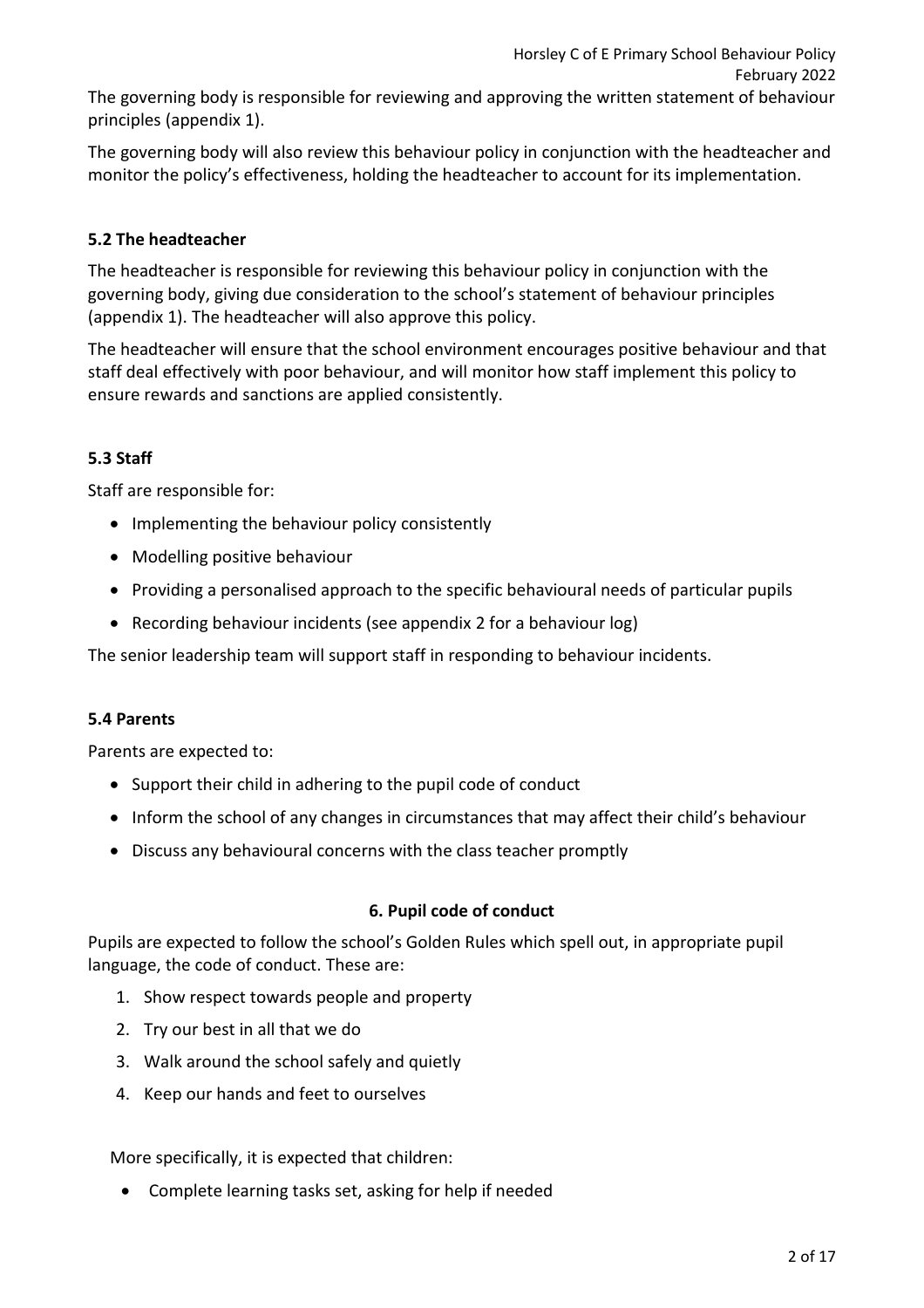- Respond to adult support when given
- Accept that learning often involves getting things wrong, to get it right
- Follow instructions, first time, given by adults in school (and on school trips/visits)
- Make it possible for all pupils to learn, behaving in an orderly and self-controlled way
- Move silently around the school and church. Move quietly from the playground to the church car park (and vice a versa)
- Treat the school buildings, school property and individual's property with respect
- Wear the correct uniform at all times (including PE uniform)
- Remember to bring PE uniform to school, as required
- Arrive to school punctually
- Complete homework set and within the allotted period
- Accept rewards and sanctions when given
- Be truthful to parents/careers about school rewards and sanctions, and behaviour management approaches adopted by staff in school, when applied
- Refrain from behaving in a way that brings the school into disrepute, including when outside school

## **7. Rewards, interventions and sanctions**

#### **7.1 Rewards**

The school adopts a positive approach to behaviour. Good behaviour will be rewarded with:

- Verbal or non-verbal praise
- Written praise in pupils' books
- Dojo points or raffle tickets, which accumulate, leading to a reward given by the class teacher (e.g. computer time, extra play, etc.).
- A sticker (inserted in the pupils books and/or to wear)
- A headteacher 'smelly' sticker (for exceptional effort or achievement)
- A congratulations certificate (issued in Friday Congratulations Assemblies)
- Values leaves (for exemplification of Christian values)
- Values doves (for exemplification of Christian values at home and in the community)
- Whole-class marble jar treats (e.g extra play, movie, etc.)
- Responsibility within school
- The opportunity to represent the school at events (e.g. sports fixtures)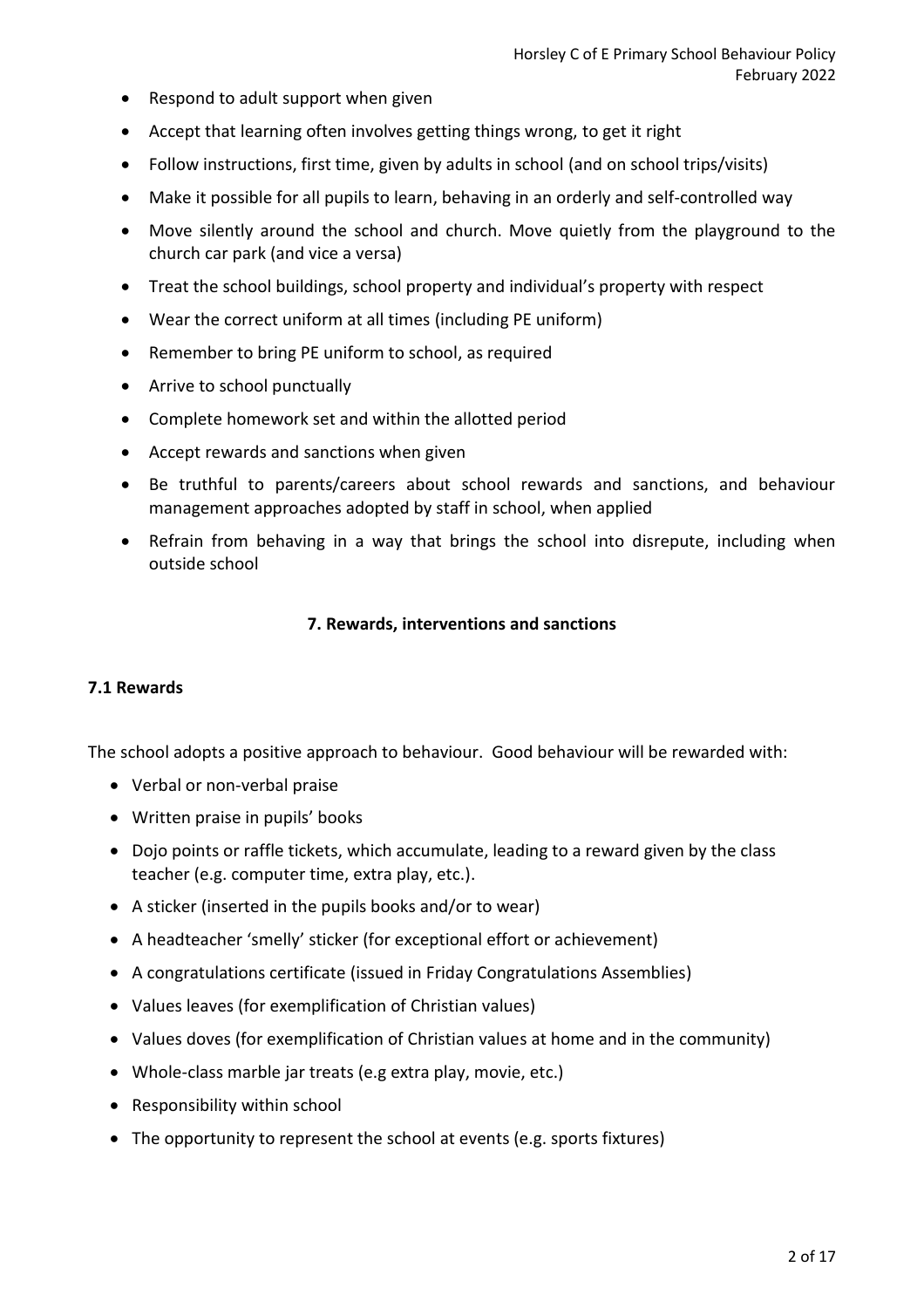The school may also use one or more of the following interventions and sanctions, listed below, in response to unacceptable behaviour. These are in line with government advice as defined in [Behaviour and Discipline in Schools, 2016.](https://assets.publishing.service.gov.uk/government/uploads/system/uploads/attachment_data/file/488034/Behaviour_and_Discipline_in_Schools_-_A_guide_for_headteachers_and_School_Staff.pdf)

#### **7.2 Interventions**

- A verbal reminder
- 'Time Out'/Reflection time in another class
- Expecting work to be completed at home, or at break or lunchtime
- A letter of apology, completed in or out of school
- Completing or rewriting of work during another part of the school day (e.g. during an art lesson)
- Letters or phone calls home to parents
- Agreeing a behaviour contract with parents

#### **7.3 Sanctions**

- A verbal reprimand
- Detention at playtime or lunchtime, or the missing of part of a playtime/lunchtime
- Referring the pupil to a senior member of staff
- Loss of privilege, such as: not being able to represent the school at a sporting event; removal of school council membership
- **Sanctions may be applied where a pupil has misbehaved off-site when representing the school, such as on a school trip or on the bus on the way to or from school.**

We may use the DEN (a quiet, safe breakout room) in response to serious or persistent breaches of this policy. Pupils may be sent to a senior leader in school during lessons if they are disruptive, and they will be expected to complete the same work as they would in class.

#### **8. Behaviour management**

#### **8.1 Classroom management**

Teaching and support staff are responsible for setting the tone and context for positive behaviour within the classroom. The approach is founded on mutual respect and kindness.

They will:

- Create and maintain a stimulating environment that encourages pupils to be engaged
- Display the Golden Rules/Class Rules in their own classroom
- Develop a positive, nurturing relationship with pupils, which may include:
	- o *Greeting pupils in the morning*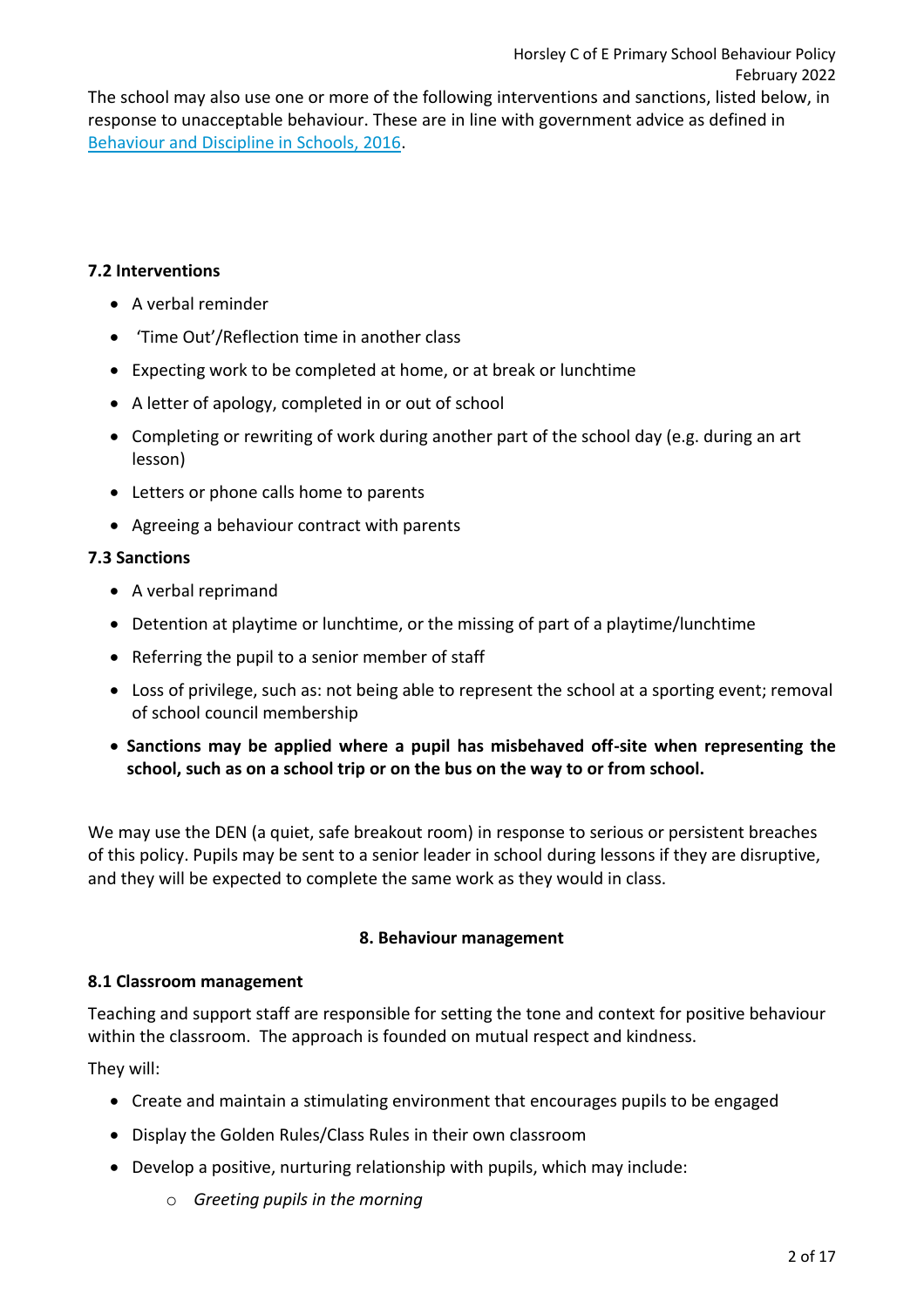- o *Establishing clear routines*
- o *Communicating expectations of behaviour clearly both verbally and non verbally.*
- o *Highlighting and promoting good behaviour*
- o *Having a plan and strategies for dealing with low-level disruption*
- o *Using positive reinforcement and a positive approach to behaviour management*
- o *Concluding the day positively and starting the next day afresh*

## **8.2 Traffic Lights System**

- Across the school, staff adopt a traffic light system to support the management of behaviour. This is a graduated approach in responding to inappropriate behaviour choices.
- Traffic lights (or visually adapted versions) are displayed in each class. All pupils start the day 'on green'(stage 1). Pupils have their names displayed in the green zone at the beginning of each new day.
- Pupils who make inappropriate behaviour choices move through the system. There are clear consequences to actions. Staff exemplify positive approaches to behaviour management at all stages. The table below summarises the process:

|                 |                                                                                                                                                                                                                                                                                        | <b>Example inappropriate</b><br>behaviours                                                                                                                                                               | <b>Example Teacher/TA</b><br>intervention                                                                                                                                                                                                                                                                                                | <b>Next step</b>                                                                                                              |
|-----------------|----------------------------------------------------------------------------------------------------------------------------------------------------------------------------------------------------------------------------------------------------------------------------------------|----------------------------------------------------------------------------------------------------------------------------------------------------------------------------------------------------------|------------------------------------------------------------------------------------------------------------------------------------------------------------------------------------------------------------------------------------------------------------------------------------------------------------------------------------------|-------------------------------------------------------------------------------------------------------------------------------|
|                 | A pupil is making good<br>behaviour choices.<br>Praise and reward may be<br>given to encourage<br>continued good learning<br>behaviour and/or for<br>excellence.                                                                                                                       |                                                                                                                                                                                                          | N/A                                                                                                                                                                                                                                                                                                                                      |                                                                                                                               |
| Green (Stage 1) | A clear verbal warning will<br>be given to a child making<br>an inappropriate behaviour<br>choice. The child has the<br>opportunity to modify<br>behaviour before<br>consequences are actioned.<br>Continued inappropriate<br>behaviour results in<br>proceeding to stage 2,<br>Amber. | Not settling to the<br>$\bullet$<br>task/task evasion<br>Low-level disruption<br>$\bullet$<br>Non-compliance<br>$\bullet$<br>Disrespectful<br>$\bullet$<br>behaviour towards<br>others<br>Lack of effort | Check tasks are<br>$\bullet$<br>understood/pitched<br>appropriately<br>Adopt Assessment<br>$\bullet$<br>for Learning<br>strategies (AfL) -<br>adjust teaching &<br>learning accordingly<br>Ensure the child<br>$\bullet$<br>understands the<br>consequences of<br>their actions<br>Time limit to<br>$\bullet$<br>complete<br>task/modify | 1 <sup>st</sup> Verbal<br>$\bullet$<br>warning, including<br>details of<br>consequence<br>should the<br>behaviour<br>continue |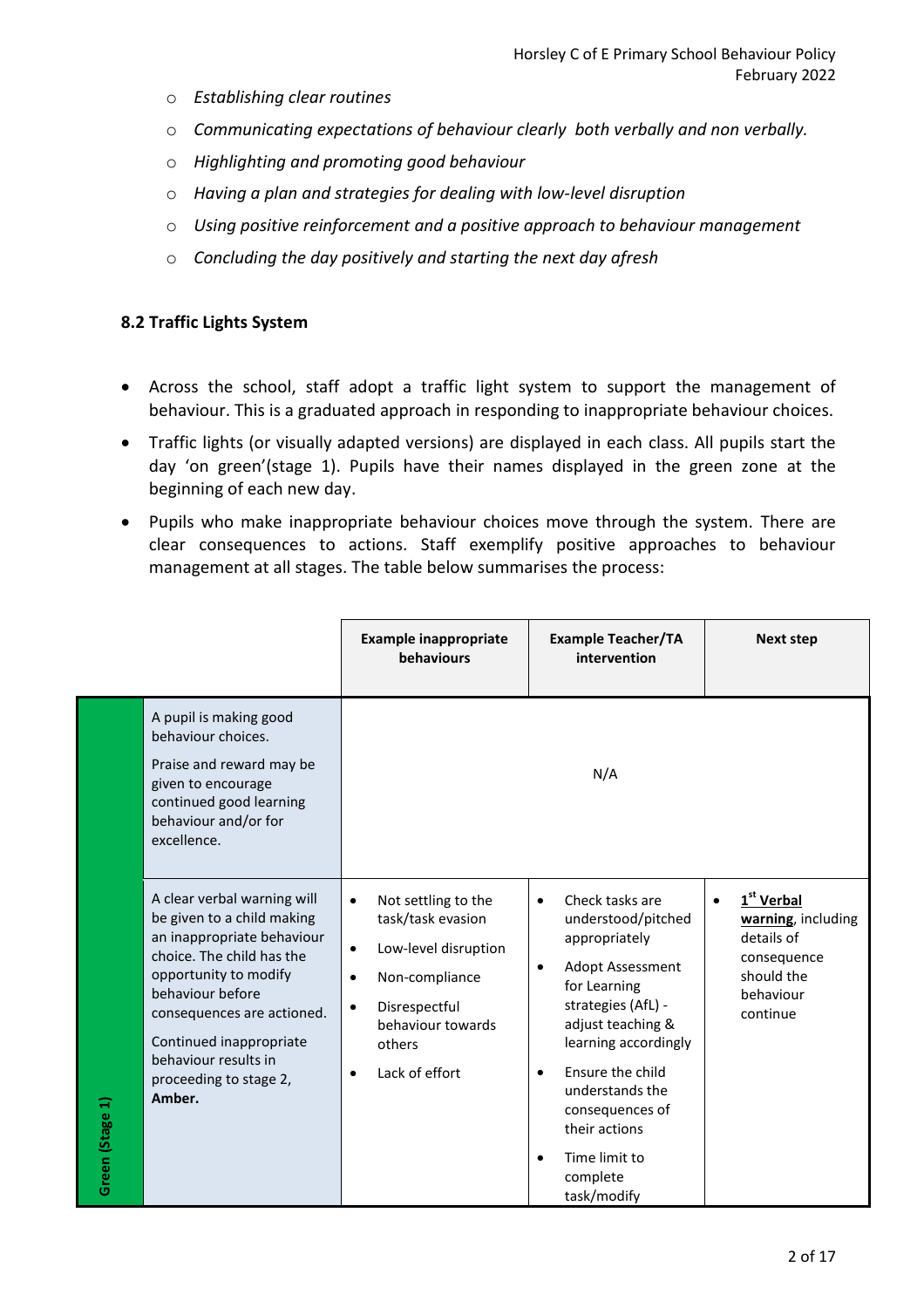#### Horsley C of E Primary School Behaviour Policy February 2022

|  |           | $1$ CNIVALY LULL |
|--|-----------|------------------|
|  | behaviour |                  |
|  |           |                  |
|  |           |                  |
|  |           |                  |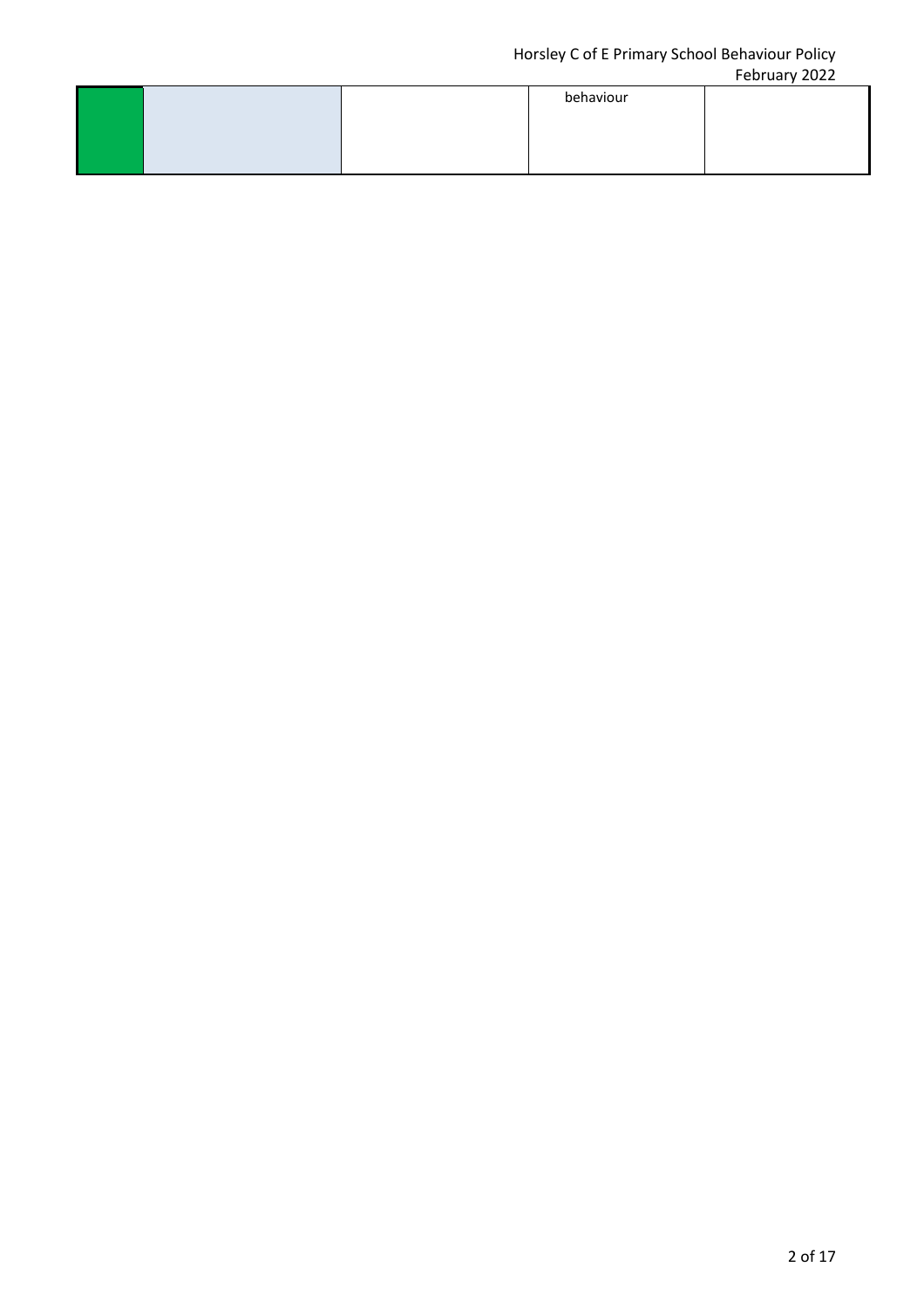Horsley C of E Primary School Behaviour Policy February 2022

|                 |                                                                                                                                                                                                                                                                                          |                                                                                                                                                                                                                                                                                                                                                                                                |                                                                                                                                                                                                                     | <b>I CUI UAI Y ZUZZ</b>                                                                                                                                                                                                                                                                                                                                                                                                                                                                                                                                                                                                                                           |
|-----------------|------------------------------------------------------------------------------------------------------------------------------------------------------------------------------------------------------------------------------------------------------------------------------------------|------------------------------------------------------------------------------------------------------------------------------------------------------------------------------------------------------------------------------------------------------------------------------------------------------------------------------------------------------------------------------------------------|---------------------------------------------------------------------------------------------------------------------------------------------------------------------------------------------------------------------|-------------------------------------------------------------------------------------------------------------------------------------------------------------------------------------------------------------------------------------------------------------------------------------------------------------------------------------------------------------------------------------------------------------------------------------------------------------------------------------------------------------------------------------------------------------------------------------------------------------------------------------------------------------------|
| Amber (Stage 2) | Despite a <b>verbal warning</b> ,<br>the chid has chosen to<br>continue to behave<br>inappropriately.<br>Further inappropriate<br>behaviour following one<br>additional warning<br>necessitates moving to<br>Stage 3, Red.<br>Good behaviour choices<br>may prompt a return to<br>green. | Not settling to the<br>$\bullet$<br>task/continued task<br>evasion<br>Continued low-level<br>$\bullet$<br>disruption<br>Continued lack of<br>$\bullet$<br>effort<br>Continued non-<br>$\bullet$<br>compliance<br>Continued<br>$\bullet$<br>disrespectful<br>behaviour towards<br>others<br>Repetitive unkind<br>$\bullet$<br>behaviour verging on<br>bullying<br>Unsafe behaviour<br>$\bullet$ | Ensure the child<br>$\bullet$<br>understands the<br>consequences of<br>his/her actions<br>Modify task, if<br>$\bullet$<br>appropriate<br>Use motivating<br>$\bullet$<br>strategies and<br>positive<br>reinforcement | Child to work<br>$\bullet$<br>independently,<br>away from<br>distractions, or<br>alongside a<br>positive role<br>model<br>Temporary<br>$\bullet$<br>removal (e.g. 10-<br>20 mins) from<br>learning activity<br>(e.g. PE, music)<br>Complete work<br>$\bullet$<br>during<br>lunch/break or<br>other designated<br>time within the<br>school day<br>The teacher may<br>$\bullet$<br>choose to send<br>work home to be<br>completed (e.g.<br>worksheet), or<br>complete work at<br>playtime<br><b>Final verbal</b><br>$\bullet$<br>warning<br>The teacher may<br>$\bullet$<br>feel it is<br>appropriate to<br>notify the parent,<br>as appropriate to<br>the context |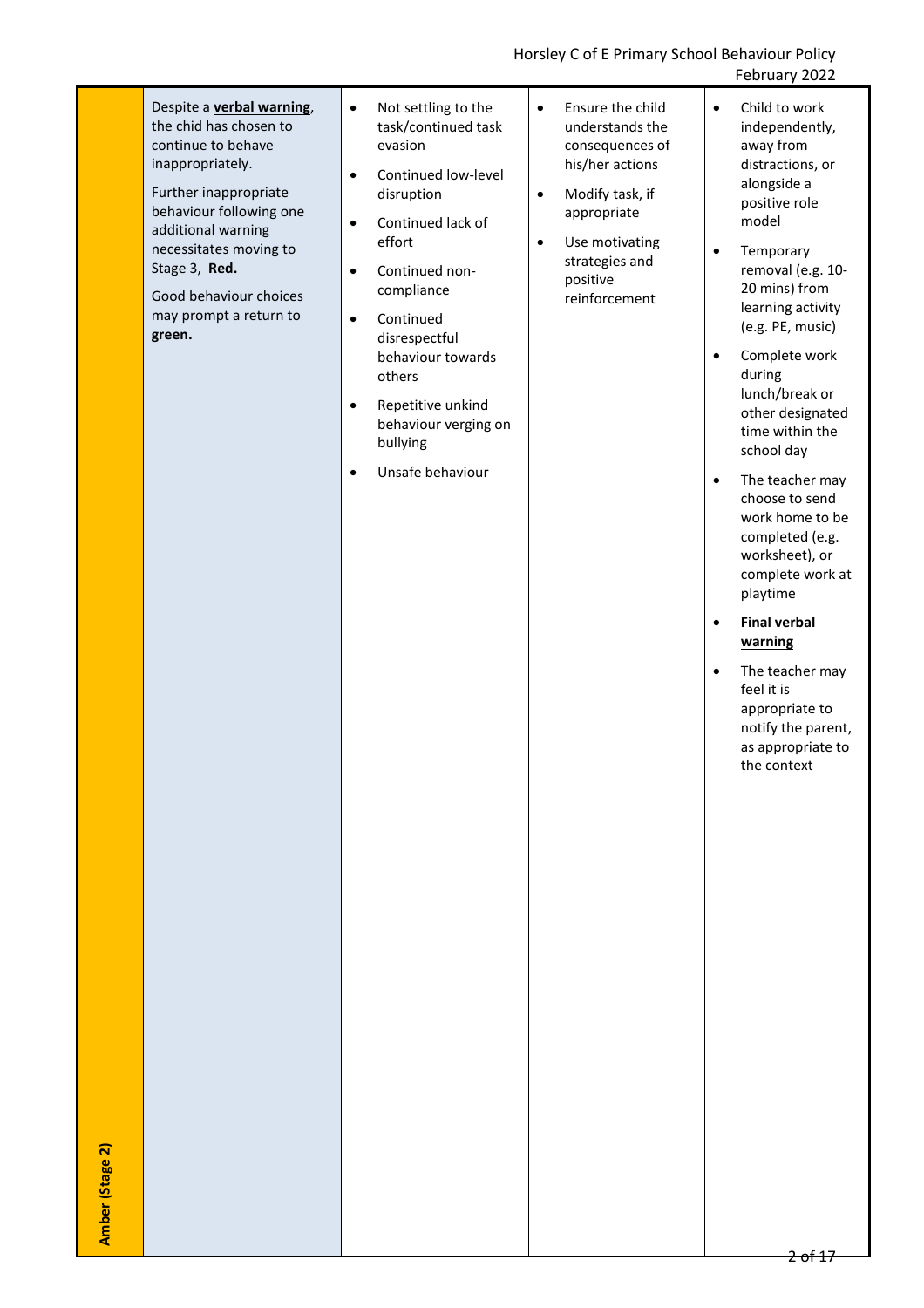|  | Continued non-<br>$\bullet$<br>doing, prompting immediate<br>compliance<br>escalation to Stage 3, Red.<br>Continued disruption<br>$\bullet$<br>$\bullet$<br>to teaching and<br>learning<br>$\bullet$<br>Continued<br>$\bullet$<br>disrespectful<br>$\bullet$<br>behaviour towards<br>others<br>Continued unsafe<br>$\bullet$<br>behaviour<br>Continued verbally<br>$\bullet$<br>abusive behaviour<br>Physical or aggressive<br>$\bullet$<br>behaviour towards<br>others, or property<br>Bullying (in any form)<br>$\bullet$<br>Red (Stage 3) | and/or phone call home<br>A short term, fixed period exclusion (in line<br>with GCC Exclusions Policy)<br>Frequent or recurring episodes of behaviour<br>resulting in the pupil moving to the red zone<br>may prompt further intervention. This can<br>include one or more of the following:<br>A meeting with the parent/guardian to<br>1.<br>discuss strategies or approaches to<br>support the child in making good<br>behaviour choices.<br>The creation of an individual behaviour<br>2.<br>plan (IBP) or My Plan to support and<br>monitor the child with their behaviour.<br>This may include using an appropriate<br>reward chart. Should the child be putting<br>themselves or others at danger, there<br>may be a need to create a personal<br>emergency and evacuation plan (PEEP)<br>3.<br>Engagement with relevant outside<br>agencies to support the school and family;<br>for example, GCC advisory teaching<br>Service (ATS), a GCC Educational<br>Psychologist (EP)<br>Permanent exclusion, in line with GCC<br>4.<br><b>Exclusions Policy</b> |
|--|----------------------------------------------------------------------------------------------------------------------------------------------------------------------------------------------------------------------------------------------------------------------------------------------------------------------------------------------------------------------------------------------------------------------------------------------------------------------------------------------------------------------------------------------|-----------------------------------------------------------------------------------------------------------------------------------------------------------------------------------------------------------------------------------------------------------------------------------------------------------------------------------------------------------------------------------------------------------------------------------------------------------------------------------------------------------------------------------------------------------------------------------------------------------------------------------------------------------------------------------------------------------------------------------------------------------------------------------------------------------------------------------------------------------------------------------------------------------------------------------------------------------------------------------------------------------------------------------------------------------------|
|--|----------------------------------------------------------------------------------------------------------------------------------------------------------------------------------------------------------------------------------------------------------------------------------------------------------------------------------------------------------------------------------------------------------------------------------------------------------------------------------------------------------------------------------------------|-----------------------------------------------------------------------------------------------------------------------------------------------------------------------------------------------------------------------------------------------------------------------------------------------------------------------------------------------------------------------------------------------------------------------------------------------------------------------------------------------------------------------------------------------------------------------------------------------------------------------------------------------------------------------------------------------------------------------------------------------------------------------------------------------------------------------------------------------------------------------------------------------------------------------------------------------------------------------------------------------------------------------------------------------------------------|

A child who damages property, or is verbally or physically aggressive, will accelerate to Stage 3 (Red). Repeated cases of Stage 3 behaviours over a period of time may prompt further loss of privileges in school. These can include loss of more than one break time over a period of more than one day, expulsion from the school council, non-representation at previously allocated sporting events, etc.

The actions of any child who repeatedly enters the Red zone, over a given period of time, will result in a formal meeting with parents/carers, and the Headteacher/SENCo may be needed to discuss strategy. A formal behaviour plan may be put in place to support the child. Engagement with outside agencies may also be adopted in line with the School SEND policy.

In rare cases, extreme or repeated behaviours may result in an exclusion. This is in line with LA advice.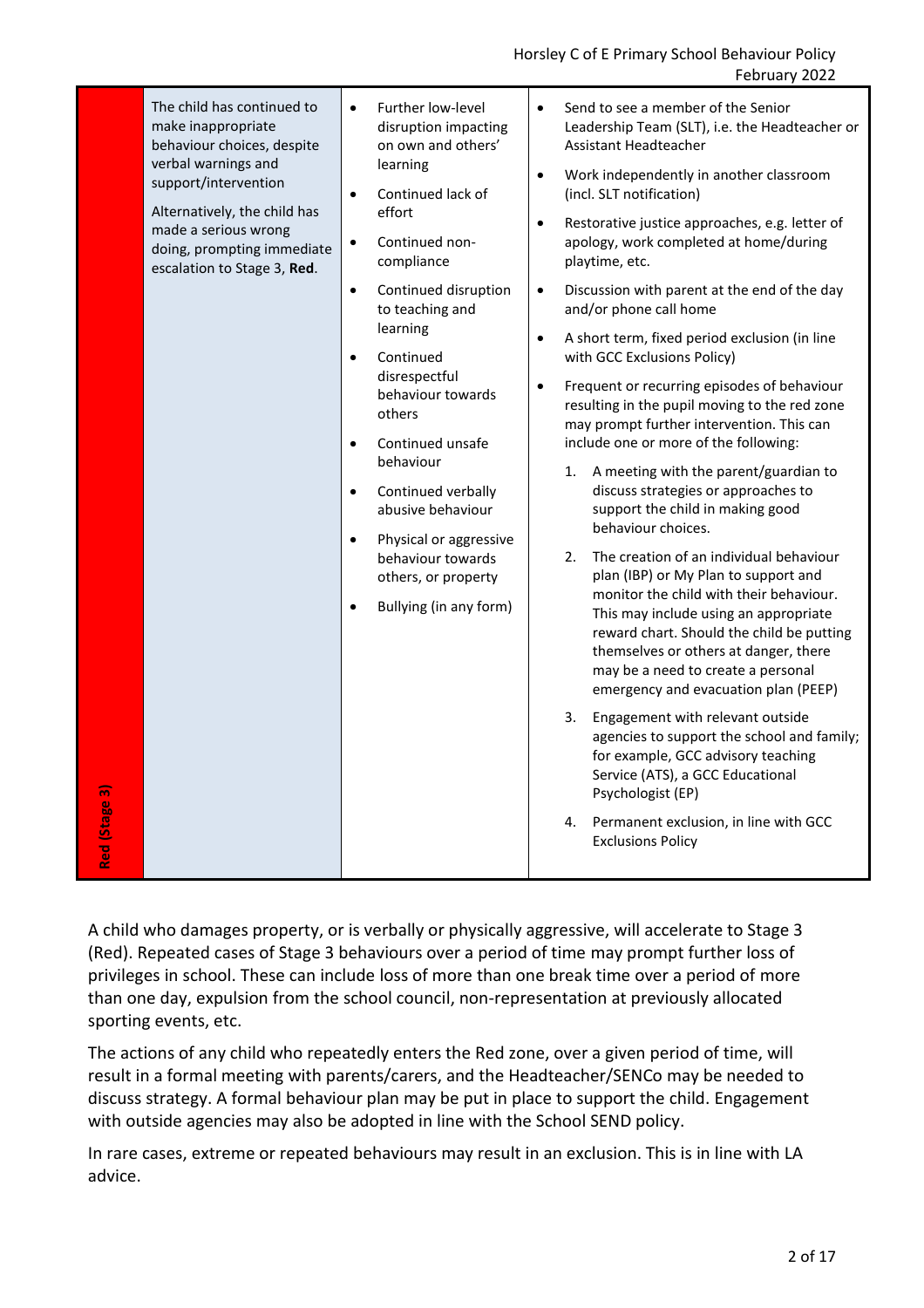## **8.3 Physical restraint**

In some circumstances, staff may use reasonable force to restrain a pupil to prevent them:

- Causing disorder
- Hurting themselves or others
- Damaging property

Incidents of physical restraint must:

- **Always be used as a last resort**
- Be applied using the minimum amount of force and for the minimum amount of time possible, and in line with Team Teach approaches.
- Be used in a way that maintains the safety and dignity of all concerned
- Never be used as a form of punishment
- Be recorded and reported to parents (see appendix 2 for a behaviour log)
- Be recorded in the school. 'Bound and Numbered Book, V.9'. This must be completed by a member of SLT.

Designated members of staff (including all members of the SLT) are trained in Team Teach. Further information about this approach is available a [https://www.teamteach.co.uk/.](https://www.teamteach.co.uk/)

## **8.4 Confiscation**

**Any prohibited items (listed in section 3) found in pupils' possession will be confiscated.** These items will not be returned to pupils.

We will also confiscate any item which is harmful or detrimental to school discipline. These items will be returned to pupils after discussion with senior leaders and parents, if appropriate.

Searching and screening pupils is conducted in line with the DfE's [latest guidance on searching,](https://www.gov.uk/government/publications/searching-screening-and-confiscation)  [screening and confiscation.](https://www.gov.uk/government/publications/searching-screening-and-confiscation)

## **8.5 Pupil support**

The school recognises its legal duty under the Equality Act 2010 to prevent pupils with a protected characteristic from being at a disadvantage. It also relates to the schools responsibilities under the SEN Code of Practice SEN and disability legislation. Consequently, our approach to challenging behaviour may be differentiated to cater to the needs of the pupil.

The school's special educational needs co-ordinator (SENCo) will evaluate a pupil who exhibits challenging behaviour to determine whether they have any underlying needs that are not currently being met.

Where necessary, support and advice will also be sought from specialist teachers, an educational psychologist, medical practitioners and/or others, to identify or support specific needs.

When acute needs are identified in a pupil, we will liaise with external agencies and plan support programmes for that child. We will work with parents to create the plan and review it on a regular basis.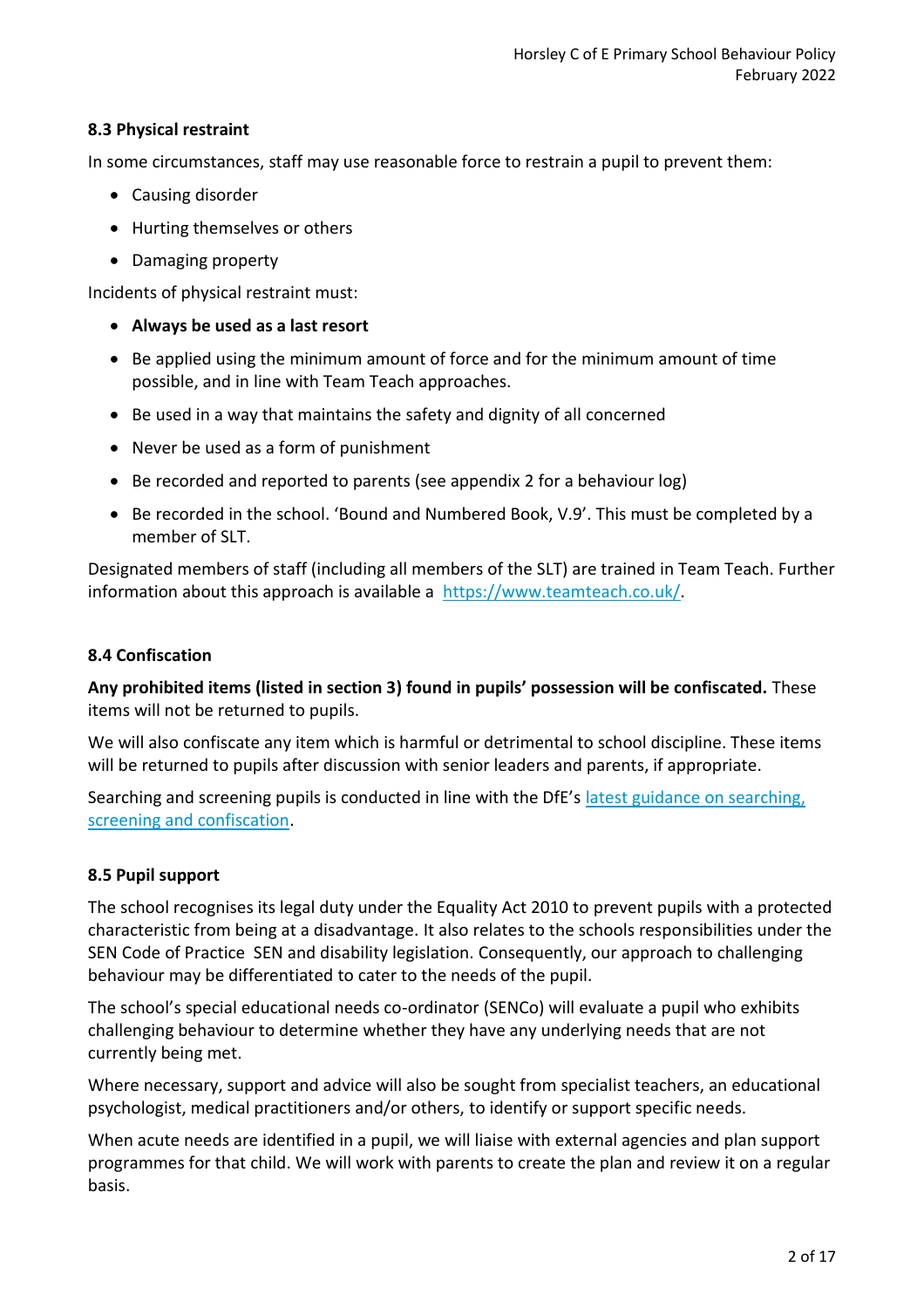#### **9. Pupil transition**

To ensure a smooth transition to the next year, pupils have transition sessions with their new teacher(s). In addition, staff members hold transition meetings.

To ensure behaviour is continually monitored and the right support is in place, information related to pupil behaviour issues may be transferred to relevant staff at the start of the term or year. Information on behaviour issues may also be shared with new settings for those pupils transferring to other schools.

## **10. Training**

Our staff are provided with training on managing behaviour, including proper use of restraint, as part of their induction process. New staff are given training on the school behaviour policy. Behaviour management also forms part of continuing professional development (CPD).

## **11. Monitoring arrangements**

This behaviour policy will be reviewed by the headteacher and governing body every year. At each review, the policy will be approved by the headteacher.

The written statement of behaviour principles (appendix 1) will be reviewed and approved by the governing body annually at least every three years.

## **12. Links with other policies**

This behaviour policy is linked to the following policies:

- Exclusions policy
- Safeguarding Children and Child Protection Policy
- SEND policy
- Anti-bullying Policy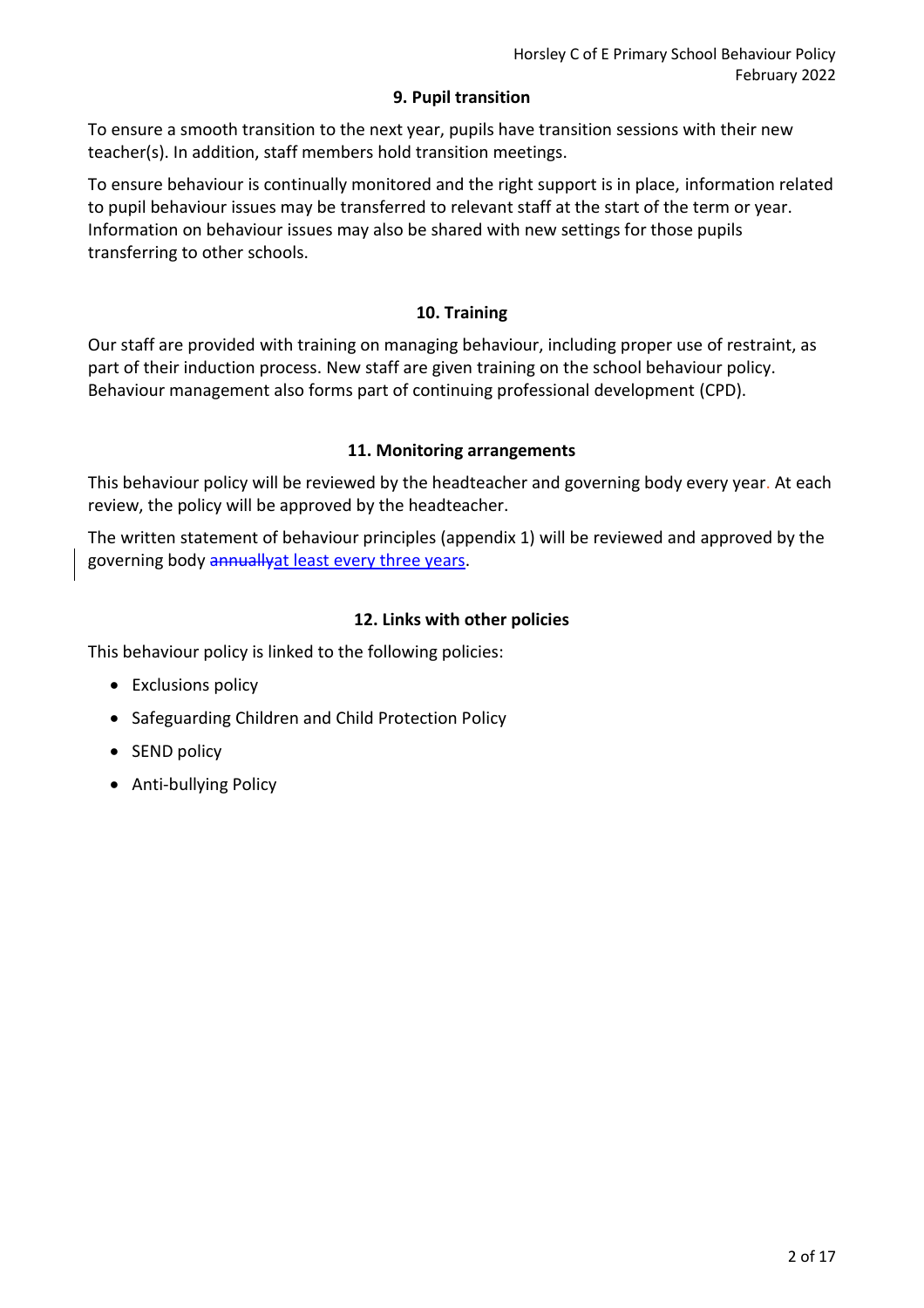#### **Appendix 1: Governor Statement of Behaviour Principles**

The governing body must publish a statement of general principles to guide the headteacher in determining measures to promote good behaviour and discipline amongst pupils as described in the Education and Inspections Act (2006). See

[https://www.legislation.gov.uk/ukpga/2006/40/contents.](https://www.legislation.gov.uk/ukpga/2006/40/contents) Horsley C of E Primary School is committed to its vision of "together, we can achieve anything". Our core Christian values of thankfulness, justice, forgiveness, friendship, perseverance and trust underpin the behaviour policy. The behaviour policy and statement of principles will be reviewed annually.

## **1.1 The right to feel safe at all times.**

All children, staff and other members of the school community have the right to feel safe at school. The school has an anti-bullying policy which details how bullying is defined and how it is dealt with at the school. The school's 'Safeguarding children and Child Protection Policy' underlies these principles.

## **1.2 High standards of behaviour.**

High standards of behaviour are essential to facilitate effective teaching and learning and to ensure a happy, vibrant, productive and safe learning environment through the whole school. Governors expect pupils to display the high standards of behaviour demanded at school when they are representing the school off-site at school-related events and visits, when they are travelling to and from school and when they are wearing the school uniform offsite. The policy will outline the action to be taken by the school if staff witness non-criminal bad behaviour and bullying off the school premises.

## **1.3 Inclusivity and Equality**

The behaviour policy will recognise that children have varying needs and backgrounds and some pupils may need additional support to meet the behaviour expectations of the school. The school has legal obligations (Equality Act 2010) in meeting the needs of pupils identified as having special educational needs and those identified as 'vulnerable', and will seek the involvement of external agencies to assist in behaviour support as and when necessary. These duties are reinforced the school's 'equality information and objectives' statement. See

<https://www.gov.uk/guidance/equality-act-2010-guidance> for further information.

## **1.4 The Golden Rules**

These aim to encourage fairness, respect, consideration for others and self-discipline. Rewarding the good behaviour of individuals or groups of pupils helps to encourage future patterns of positive behaviour and reinforces aspirations and expectations of the school. A range of reward strategies will be included in the policy. A hierarchy of sanctions for unacceptable behaviour should also be included and be known and understood by all pupils, staff and parents/carers so that it is clear how and when these are applied. This includes the school's position on exclusions which should normally be a sanction used as a last resort. The policy should follow the statutory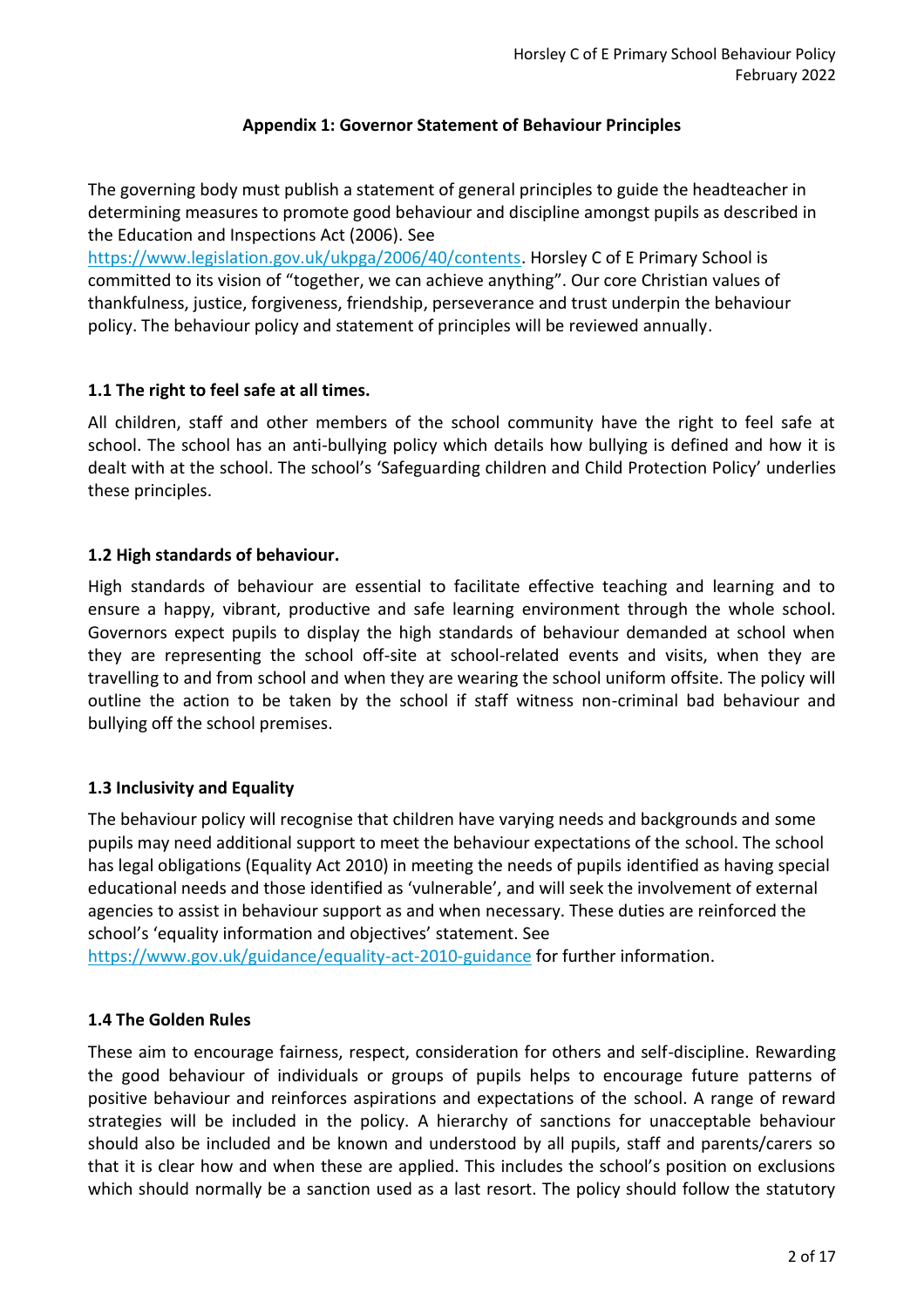guidance - 'School Exclusion.' See [https://www.gov.uk/government/publications/school-exclusion.](https://www.gov.uk/government/publications/school-exclusion) Governors would expect to see the frequency of rewards far outweighing that of sanctions. There is also an expectation that evidence of impact should inform the development and application of interventions.

## **1.5 The use of reasonable force**

Reasonable force can be used to prevent pupils from hurting themselves or others, from damaging property, or from causing disorder. The policy should clearly outline the circumstances where staff may use reasonable force/physical contact and follow the guidance in 'Use of reasonable force in schools.' See<https://www.gov.uk/government/publications/use-of-reasonable-force-in-schools>

## **1.6 Screening and searching pupils**

The policy should describe the power of school staff to screen or search a pupil where there is a reasonable belief that he/she possesses an item that is banned in accordance with the list identified in the policy.

It should follow the guidance in 'Searching, screening and confiscation.' See <https://www.gov.uk/government/publications/searching-screening-and-confiscation>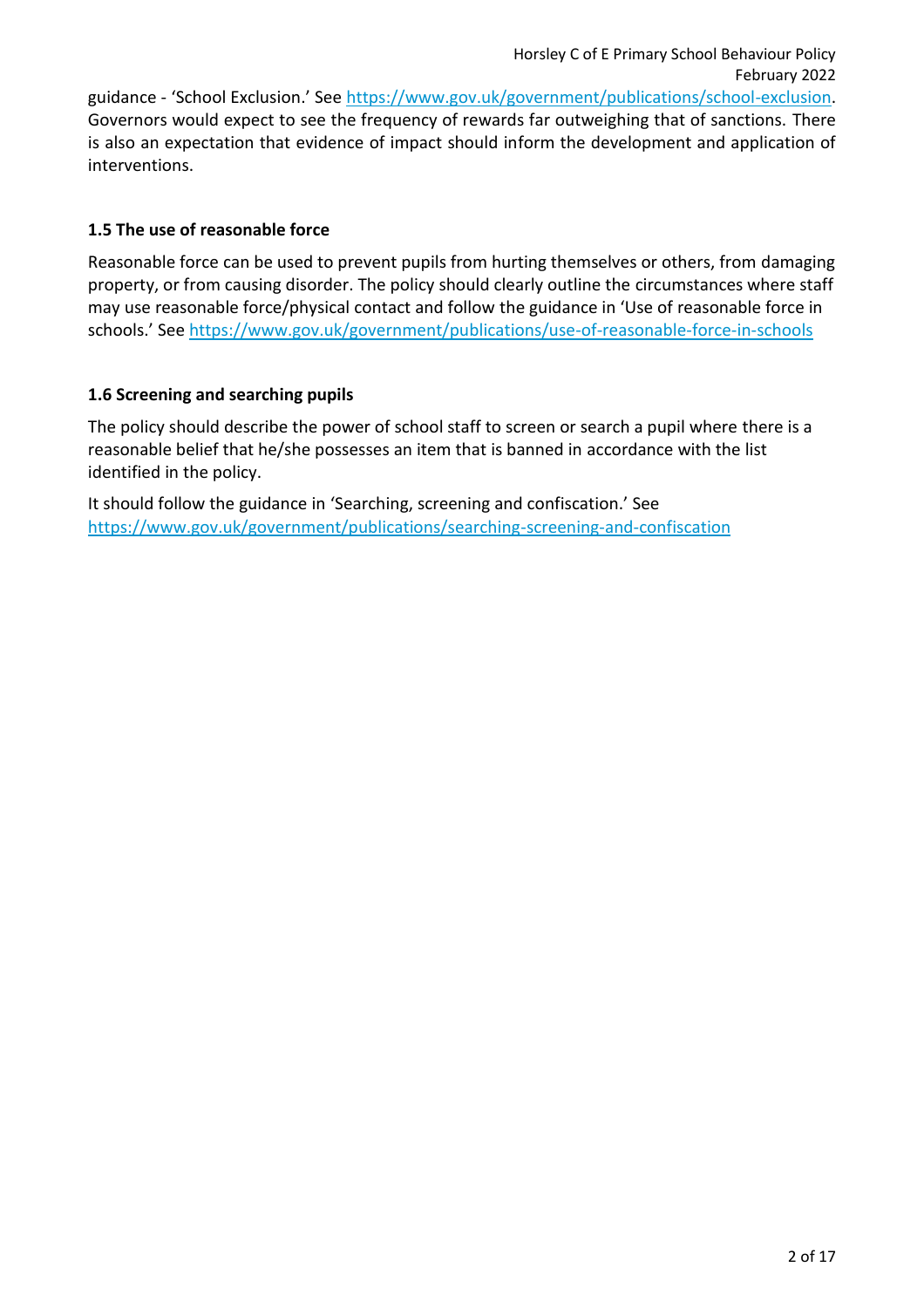

## **Appendix 2: behaviour log (incl. incidents of bullying)**

| <b>Pupil's name:</b>                                                                            |  |
|-------------------------------------------------------------------------------------------------|--|
| Name of staff member<br>reporting the incident:                                                 |  |
| Date:                                                                                           |  |
| Where did the incident take<br>place?                                                           |  |
| When did the incident take<br>place? (Before school, after<br>school, lunchtime, break<br>time) |  |
| <b>What happened?</b>                                                                           |  |
|                                                                                                 |  |
|                                                                                                 |  |
| Who was involved?                                                                               |  |
|                                                                                                 |  |
| What actions were taken,                                                                        |  |
| including any sanctions?                                                                        |  |
|                                                                                                 |  |
| Is any follow-up action                                                                         |  |
| needed? If so, give details                                                                     |  |
| People informed of the<br>incident (staff, governors,<br>parents, police):                      |  |